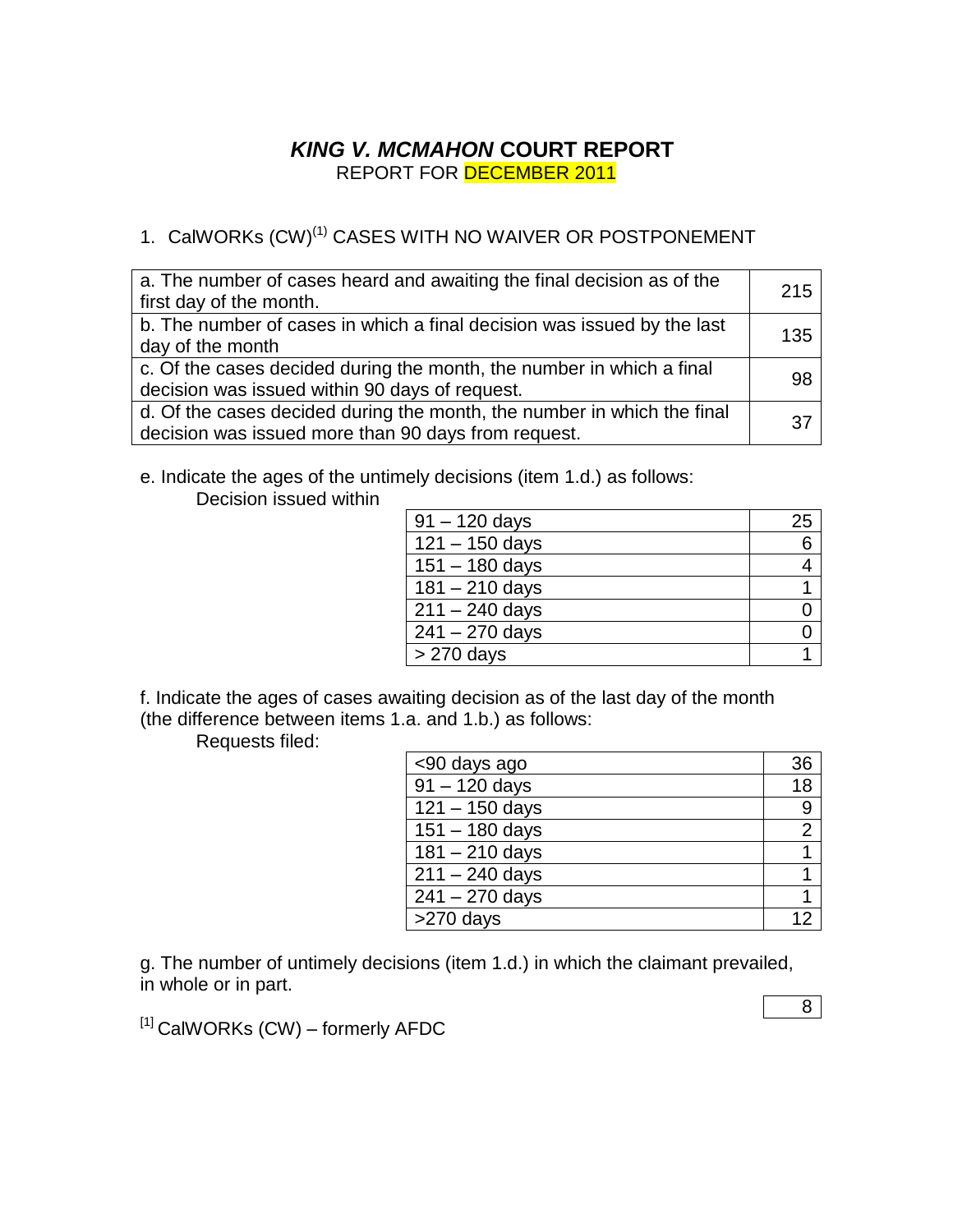## CW ONLY CASES WITH POST HEARING CONTINUANCE (WAIVER)

| a. The number of cases heard and awaiting final decision as of the first  |    |
|---------------------------------------------------------------------------|----|
| day of the month.                                                         |    |
| b. The number of cases in which the final decision was issued by the last | 18 |
| day of the month.                                                         |    |
| c. Of the cases decided during the month, the number in which the final   | 16 |
| decision was issued within 90 days of request.                            |    |
| d. Of the cases decided during the month, the number in which the final   |    |
| decision was issued more than 90 days from request.                       |    |

#### e. Indicate the age of the untimely decisions (item 2.d.) as follows:

Decisions issued within

| $91 - 120$ days    |  |
|--------------------|--|
| $121 - 150$ days   |  |
| $151 - 180$ days   |  |
| $181 - 210$ days   |  |
| $211 - 240$ days   |  |
| $241 - 270$ days   |  |
| More than 270 days |  |

f. Indicate the age of cases awaiting decision as of the last day of the month (the difference between items 2.a. and 2.b.) as follows:

Request filed:

| <90 days ago              |  |
|---------------------------|--|
| $\frac{1}{91} - 120$ days |  |
| $121 - 150$ days          |  |
| $151 - 180$ days          |  |
| $181 - 210$ days          |  |
| $211 - 240$ days          |  |
| $241 - 270$ days          |  |
| $>270$ days               |  |

g. The number of untimely decisions (item 3.d.) in which the claimant prevailed, in whole or in part.

1

• In those cases where the hearing was continued on the motion of the Administrative Law Judge prior to the close of the record or the record remained open after the hearing for submission of evidence, the number of days (1 day or greater) for continuance or holding the record open are computed as an extension to the 60 / 90 days from the date of the hearing request prior to indicating the age of a case having a post hearing continuance.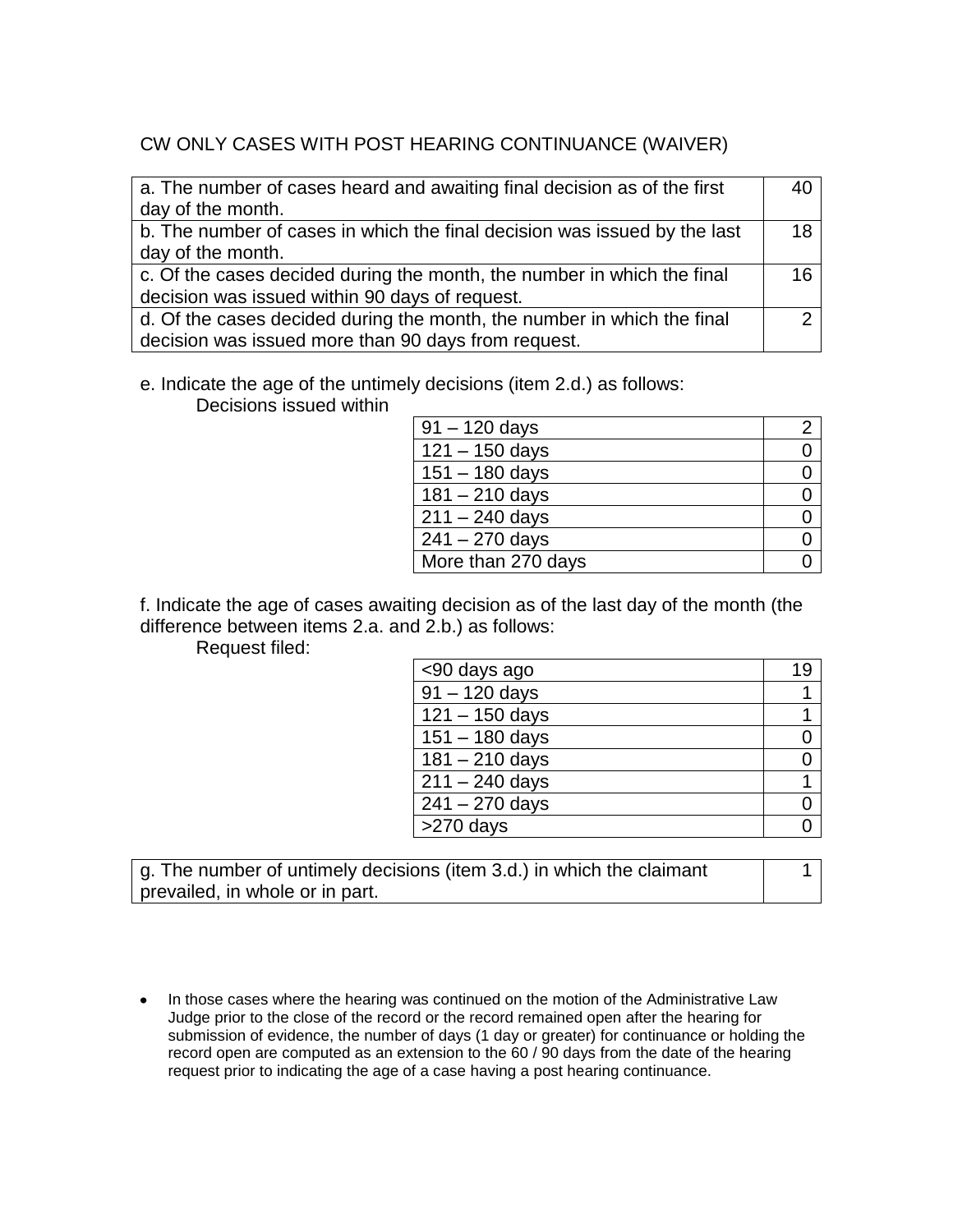## CW CASES WITH PREHEARING POSTPONEMENT

| a. The number of cases heard and awaiting final decision as of the first  | 99 |
|---------------------------------------------------------------------------|----|
| day of the month.                                                         |    |
| b. The number of cases in which the final decision was issued by the last |    |
| day of the month.                                                         |    |
| c. Of the cases decided during the month, the number in which the final   | 30 |
| decision was issued within 90 days of request.                            |    |
| d. Of the cases decided during the month, the number in which the final   | 14 |
| decision was issued more than 90 days from request.                       |    |

#### e. Indicate the age of the untimely decisions (item 3.d.) as follows:

Decisions issued within

| $91 - 120$ days    |   |
|--------------------|---|
| $121 - 150$ days   | 3 |
| $151 - 180$ days   |   |
| $181 - 210$ days   |   |
| $211 - 240$ days   |   |
| $241 - 270$ days   |   |
| More than 270 days |   |

f. Indicate the age of cases awaiting decision as of the last day of the month (the difference between items 3.a. and 3.b.) as follows:

Request filed:

| <90 days ago     | 33             |
|------------------|----------------|
| $91 - 120$ days  |                |
| $121 - 150$ days | 8              |
| $151 - 180$ days | 3              |
| $181 - 210$ days | $\overline{2}$ |
| $211 - 240$ days | ი              |
| $241 - 270$ days |                |
| >270 days        | ঽ              |

g. The number of untimely decisions (item 3.d.) in which the claimant prevailed, in whole or in part.

2